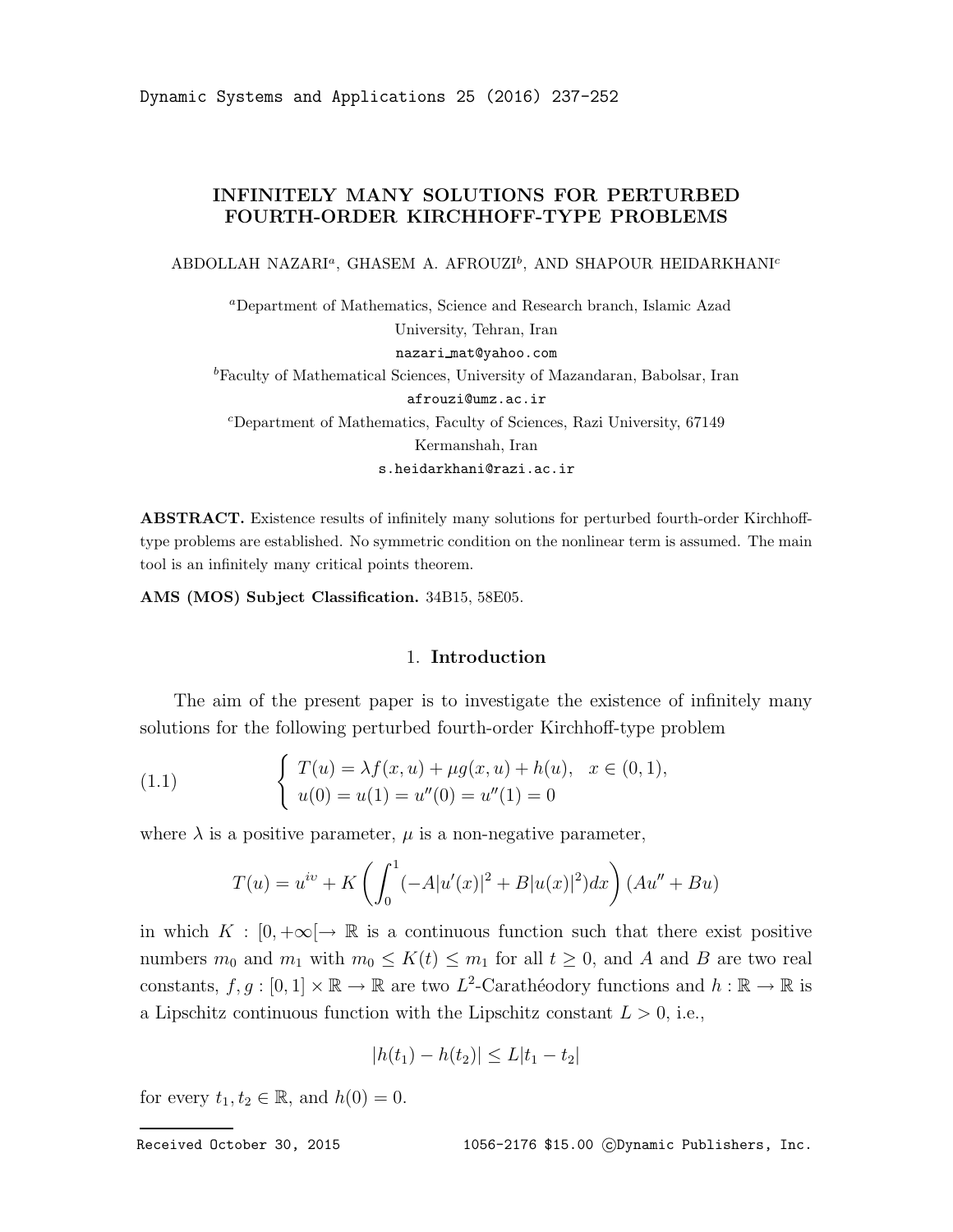The problem (1.1) is related to the stationary problem

(1.2) 
$$
\rho \frac{\partial^2 u}{\partial t^2} - \left(\frac{\rho_0}{h} + \frac{E}{2L} \int_0^L |\frac{\partial u}{\partial x}|^2 dx\right) \frac{\partial^2 u}{\partial x^2} = 0,
$$

for  $0 < x < L$ ,  $t \geq 0$ , where  $u = u(x, t)$  is the lateral displacement at the space coordinate x and the time t, E the Young modulus,  $\rho$  the mass density, h the crosssection area, L the length and  $\rho_0$  the initial axial tension, proposed by Kirchhoff [19]. The equation (1.2) is an extension of the classical D'Alembert's wave equation by considering the effects of the changes in the length of the string during the vibrations. Some interesting results can be found, for example in [3, 9, 27]. On the other hand, nonlocal boundary value problems model several physical and biological systems where u describes a process which depend on the average of itself, as for example, the population density. We refer the reader to [2, 12, 15, 16, 22, 24, 26] for some related works.

Owing to the importance of fourth-order two-point boundary value problems in describing a large class of elastic deflection, many researchers have studied the existence and multiplicity of solutions for fourth-order two-point boundary value problems, we refer the reader to  $[1, 4, 5, 6, 20, 23]$ . Moreover, since fourth order equations of Kirchhoff type arise in the theory of bending extensible elastic beams on nonlinear elastic foundations, in [29, 30, 14, 21] the existence and multiplicity of solutions for nonlinear fourth order equation of Kirchhoff type was studied.

In the present paper, using a smooth version of [8, Theorem 2.1] which is a more precise version of Ricceri's Variational Principle [25, Theorem 2.5], requiring that the nonlinear term  $f$  has a suitable oscillating behavior at infinity, we establish the existence of a precise interval  $\Lambda$  such that for every  $\lambda \in \Lambda$  and for every  $L^2$ -Carathéodory function g satisfying a certain growth at infinity, choosing  $\mu$  sufficiently small, the problem (1.1) admits a sequence of generalized solutions which is unbounded in the space E which will be introduced later (Theorem 3.1). Replacing the conditions at infinity of the nonlinear terms, by a similar one at zero, we obtain a sequence of generalized solutions strongly converging to zero; see Remark 3.7. In our results neither symmetric nor monotonic condition on the nonlinear term  $f$  is assumed. We require that f has a suitable oscillating behaviour either at infinity or at zero. Ricceri's Variational Principle and its variants have been successfully used to ensure the existence of infinitely many solutions for boundary value problems in the papers [5, 7, 13, 16]. We also refer to [11] in which the authors obtained a type of a three critical point theorem and applied the theorem to investigate the multiplicity of solutions to discrete anisotropic problems with two parameters.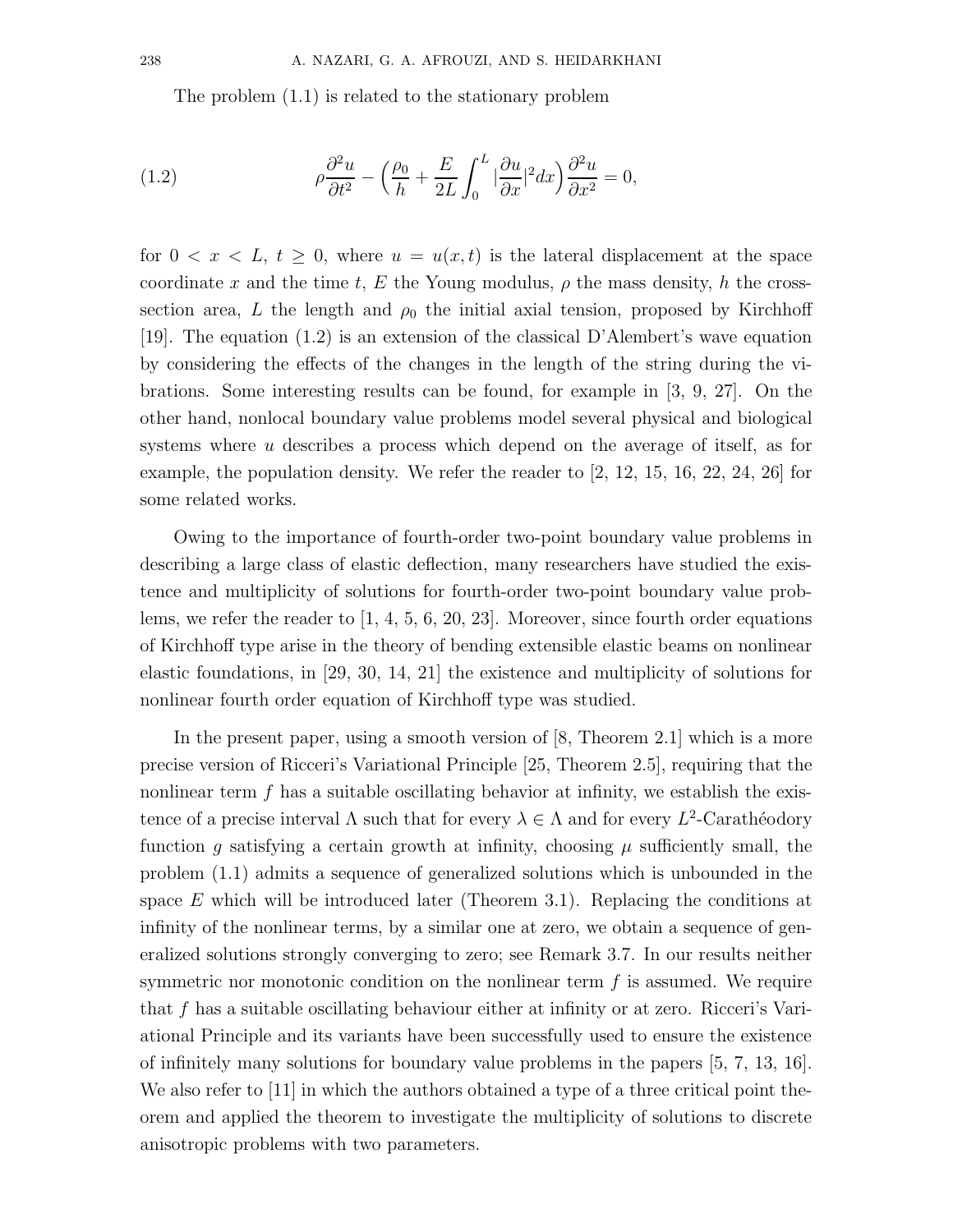### 2. PRELIMINARIES

Our main tool to investigate the existence of infinitely many solutions for the problem (1.1) is a smooth version of Theorem 2.1 of [8] which is a more precise version of Ricceri's Variational Principle [25] that we now recall here.

**Theorem 2.1.** Let X be a reflexive real Banach space, let  $\Phi, \Psi : X \to \mathbb{R}$  be two Gâteaux differentiable functionals such that  $\Phi$  is sequentially weakly lower semicontinuous, strongly continuous, and coercive and  $\Psi$  is sequentially weakly upper semicontinuous. For every  $r > inf<sub>X</sub> \Phi$ , let us put

$$
\varphi(r) := \inf_{u \in \Phi^{-1}(-\infty, r)} \frac{\sup_{v \in \Phi^{-1}(-\infty, r)} \Psi(v) - \Psi(u)}{r - \Phi(u)}
$$

and

$$
\gamma := \liminf_{r \to +\infty} \varphi(r), \quad \delta := \liminf_{r \to (\inf_X \Phi)^+} \varphi(r).
$$

Then, one has

- (a) for every  $r > \inf_X \Phi$  and every  $\lambda \in ]0, \frac{1}{\varphi(n)}$  $\frac{1}{\varphi(r)}$ , the restriction of the functional  $I_{\lambda} = \Phi - \lambda \Psi$  to  $\Phi^{-1}(-\infty, r)$  admits a global minimum, which is a critical point (local minimum) of  $I_{\lambda}$  in X.
- (b) If  $\gamma < +\infty$  then, for each  $\lambda \in ]0, \frac{1}{\gamma}$  $\frac{1}{\gamma}$ , the following alternative holds: either
	- $(b_1)$   $I_{\lambda}$  possesses a global minimum, or
	- $(b_2)$  there is a sequence  $\{u_n\}$  of critical points (local minima) of  $I_\lambda$  such that

$$
\lim_{n \to +\infty} \Phi(u_n) = +\infty.
$$

- (c) If  $\delta < +\infty$  then, for each  $\lambda \in ]0, \frac{1}{\delta}]$  $\frac{1}{\delta}$ , the following alternative holds: either
	- $(c_1)$  there is a global minimum of  $\Phi$  which is a local minimum of  $I_\lambda$ , or
	- $(c_2)$  there is a sequence of pairwise distinct critical points (local minima) of  $I_\lambda$ which weakly converges to a global minimum of  $\Phi$ .

Assume that

$$
\max\left\{\frac{A}{\pi^2}, -\frac{B}{\pi^4}, \frac{A}{\pi^2} - \frac{B}{\pi^4}\right\} < 1.
$$

Set

$$
\sigma := \max \left\{ \frac{A}{\pi^2}, -\frac{B}{\pi^4}, \frac{A}{\pi^2} - \frac{B}{\pi^4}, 0 \right\}
$$

and

$$
\delta := \sqrt{1-\sigma}.
$$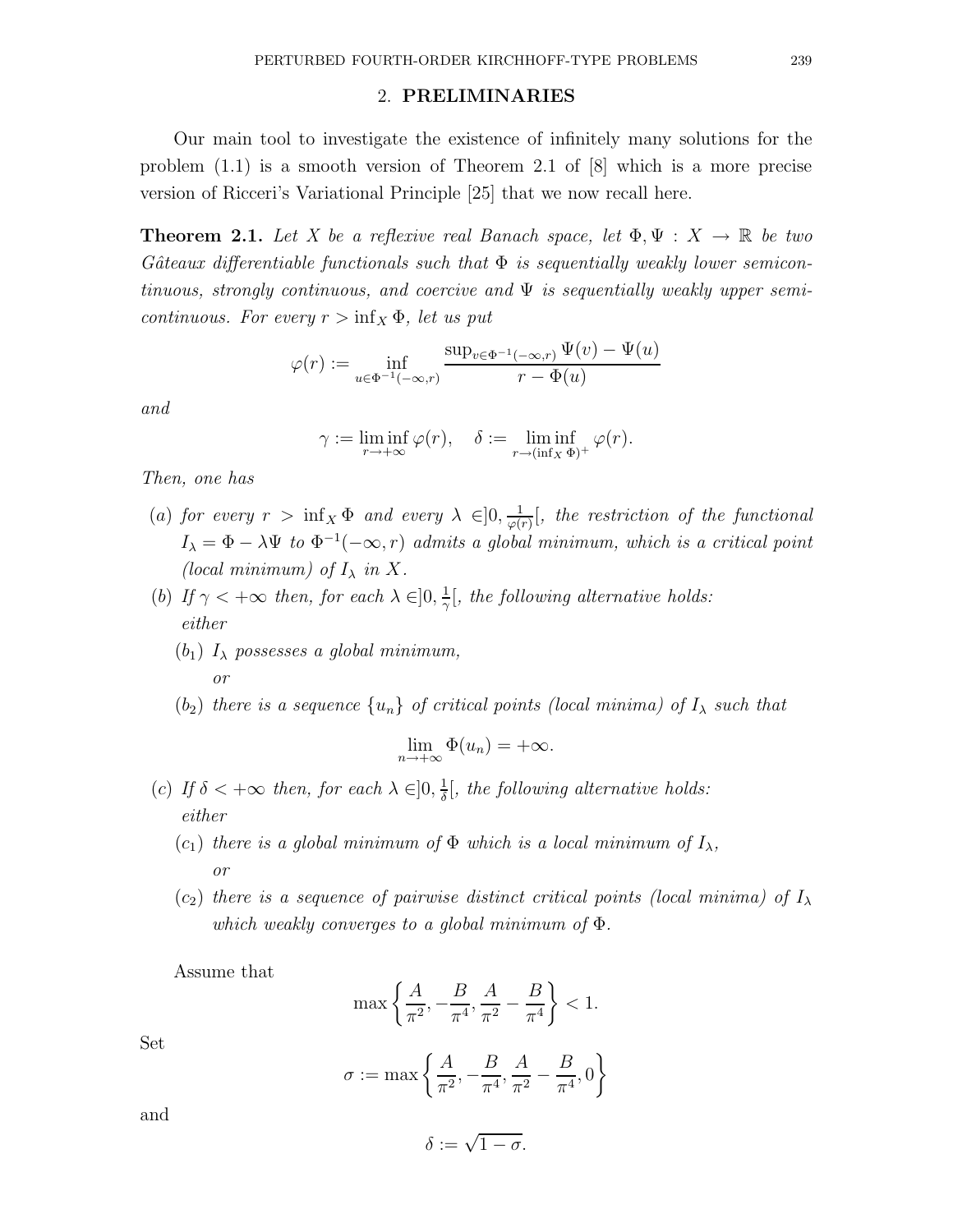Let  $X := H^2([0,1]) \cap H_0^1([0,1])$  be the Sobolev space endowed with the norm

$$
||u|| = \left(\int_0^1 (|u''(x)|^2 - A|u'(x)|^2 + B|u(x)|^2) dx\right)^{1/2}
$$

which is equivalent to the usual one and, in particular, one has

$$
||u||_{\infty} \le \frac{1}{2\pi\delta}||u||,
$$

(see  $[4,$  Proposition 2.1]).

We suppose that the Lipschitz constant  $L > 0$  of the function h satisfies

$$
\min\{1, m_0\} > \frac{L}{4\pi^2 \delta^2}.
$$

A function  $u : [0,1] \rightarrow \mathbb{R}$  is a generalized solution to the problem (1.1) if  $u \in C^3([0,1]), u'' \in AC([0,1]), u(0) = u(1) = 0, u''(0) = u''(1) = 0, \text{ and } u^{iv} +$  $K\left(\int_0^1(-A|u'(x)|^2+B|u(x)|^2)dx\right)(Au''+Bu) = \lambda f(x,u(x))+\mu g(x,u(x))+h(u(x))$ for almost every  $x \in [0,1]$ , and it is a weak solution to the problem (1.1) if  $u \in X$ and

$$
\int_0^1 u''(x)v''(x)dx + K\left(\int_0^1 (-A|u'(x)|^2 + B|u(x)|^2)dx\right)
$$
  
\$\times \int\_0^1 (-Au'(x)v'(x) + Bu(x)v(x))dx - \lambda \int\_0^1 f(x, u(x))v(x)dx\$  
–  $\mu \int_0^1 g(x, u(x))v(x)dx - \int_0^1 h(u(x))v(x)dx = 0$ 

for every  $v \in X$ . Each weak solution to the problem  $(1.1)$  is a generalized one (see [4, Proposition 2.2]). If f, g are continuous, then each generalized solution u of the problem (1.1) is a classical solution.

A special case of our main result is the following theorem.

**Theorem 2.2.** Let  $f : \mathbb{R} \to \mathbb{R}$  be a nonnegative continuous function such that

$$
\liminf_{\xi \to +\infty} \frac{\int_0^{\xi} f(t)dt}{\xi^2} = 0 \text{ and } \limsup_{\xi \to +\infty} \frac{\int_0^{\xi} f(t)dt}{\xi^2} = +\infty.
$$

Then, the problem

$$
\begin{cases}\nT(u) = f(u) + h(u), & x \in (0, 1), \\
u(0) = u(1) = u''(0) = u''(1) = 0\n\end{cases}
$$

has an unbounded sequence of classical solutions.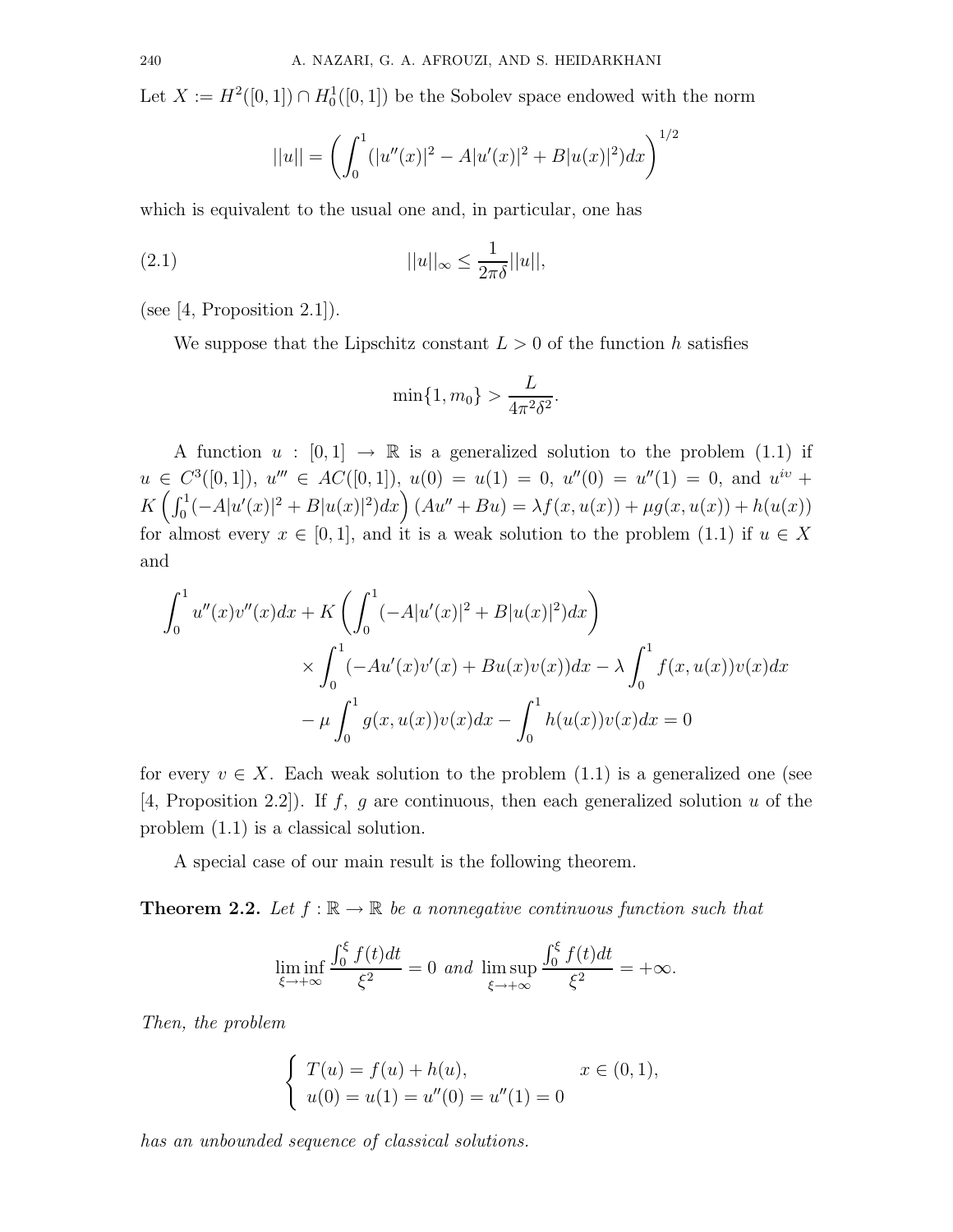### 3. Main Results

Let

$$
F(x,t) = \int_0^t f(x,\xi)d\xi \quad \text{for all } (x,t) \in [0,1] \times \mathbb{R},
$$

$$
\widetilde{K}(t) = \int_0^t K(\xi)d\xi \quad \text{for all } t > 0
$$

and

$$
H(t) = \int_0^t h(\xi) d\xi \quad \text{for all } t \in \mathbb{R}.
$$

Moreover, set

$$
k = 2\delta^2 \pi^2 \left(\frac{2048}{27} - \frac{32}{9}A + \frac{13}{40}B\right)^{-1}.
$$

Then,  $0 < k < 1/2$  (see [4] page 1168).

Put

$$
\tau := \frac{\min\{1, m_0\} - \frac{L}{4\pi^2 \delta^2}}{\max\{1, m_1\} + \frac{L}{4\pi^2 \delta^2}},
$$

$$
C := \liminf_{\xi \to +\infty} \frac{\int_0^1 \sup_{|t| \le \xi} F(x, t) dx}{\xi^2}
$$

and

$$
D := \limsup_{\xi \to +\infty} \frac{\int_{\frac{3}{8}}^{\frac{5}{8}} F(x,\xi) dx}{\xi^2}
$$

We formulate our main result as follows.

# Theorem 3.1. Assume that

 $(A_1)$   $F(x,\xi) \ge 0$  for all  $(x,\xi) \in ([0, \frac{3}{8})]$  $\frac{3}{8}$ ] ∪  $\left[\frac{5}{8}\right]$  $\frac{5}{8}, 1]$ ) × R;  $(A_2)$   $C < k\tau D$ .

Then, setting

$$
\lambda_1 = \frac{2\pi^2 \delta^2}{kD} \left( \max\{1, m_1\} + \frac{L}{4\pi^2 \delta^2} \right) \text{ and } \lambda_2 = \frac{2\pi^2 \delta^2}{C} \left( \min\{1, m_0\} - \frac{L}{4\pi^2 \delta^2} \right)
$$

for each  $\lambda \in (\lambda_1, \lambda_2)$ , for every arbitrary  $L^2$ -Carathéodory function  $g : [0, 1] \times \mathbb{R} \to \mathbb{R}$ whose potential  $G(x,t) = \int_0^t g(x,\xi) d\xi$  for all  $(x,t) \in [0,1] \times \mathbb{R}$ , is a nonnegative function satisfying the condition

$$
(3.1) \tG_{\infty} := \frac{1}{2\pi^2 \delta^2 (\min\{1, m_0\} - \frac{L}{4\pi^2 \delta^2})} \lim_{\xi \to +\infty} \frac{\int_0^1 \sup_{|t| \le \xi} G(x, t) dx}{\xi^2} < +\infty
$$

and for every  $\mu \in [0, \mu_{g,\lambda}]$  where  $\mu_{g,\lambda} = \frac{1}{G_c}$  $\frac{1}{G_{\infty}}(1-\frac{\lambda}{\lambda_2}% )^{2}e_{\infty}^{\ast}e_{\infty}^{\ast}e_{\infty}^{\ast}e_{\infty}^{\ast}e_{\infty}^{\ast}e_{\infty}^{\ast}e_{\infty}^{\ast}e_{\infty}^{\ast}e_{\infty}^{\ast}e_{\infty}^{\ast}e_{\infty}^{\ast}e_{\infty}^{\ast}e_{\infty}^{\ast}e_{\infty}^{\ast}e_{\infty}^{\ast}e_{\infty}^{\ast}e_{\infty}^{\ast}e_{\infty}^{\ast}e_{\infty}^{\ast}e_{\$  $\frac{\lambda}{\lambda_2}$ , the problem (1.1) has unbounded sequence of generalized solution in X.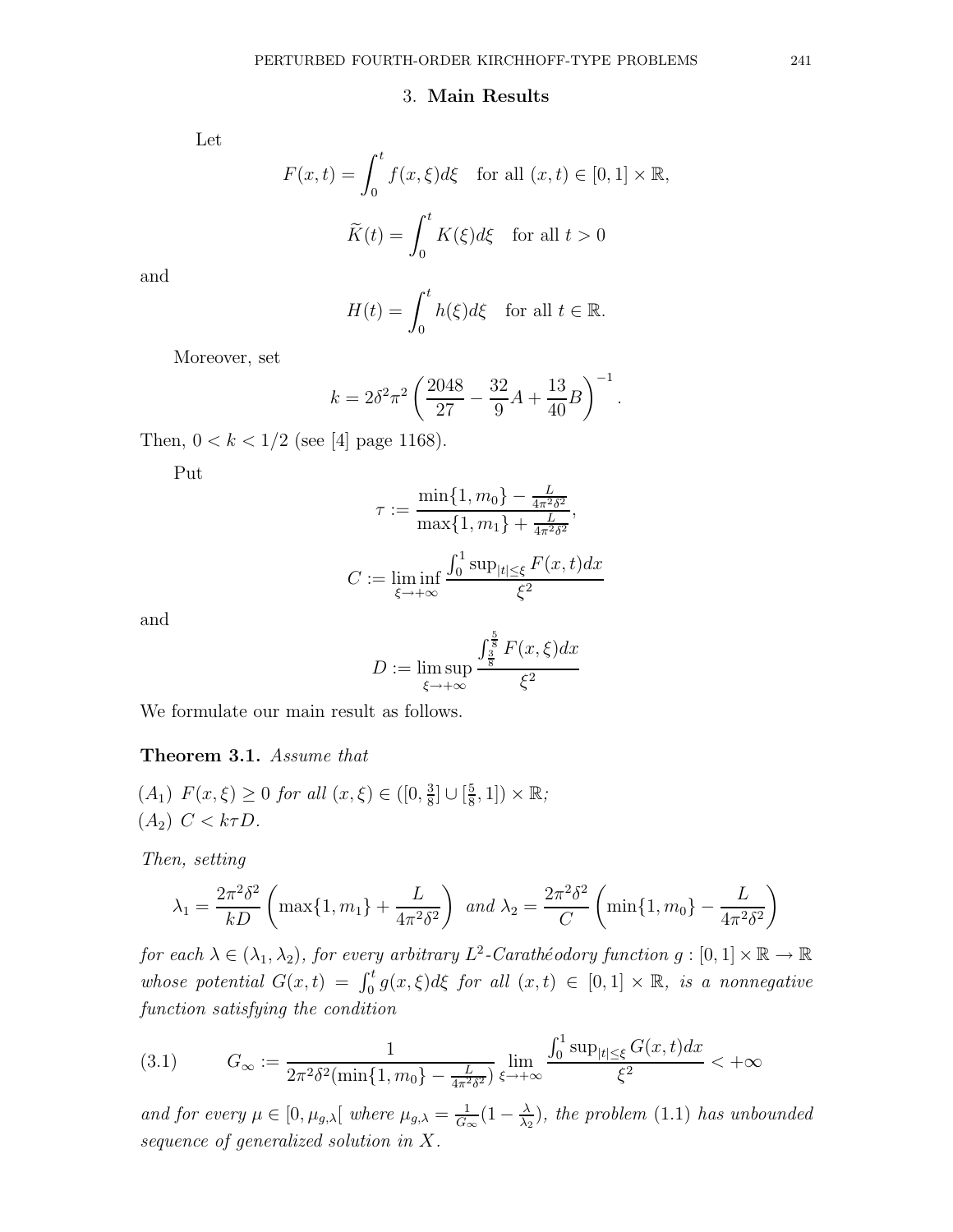*Proof.* In order to apply Theorem 2.1, fix  $\bar{\lambda} \in (\lambda_1, \lambda_2)$  and let q be a function satisfies the condition (3.1). Since  $\bar{\lambda} < \lambda_2$ , we have  $\mu_{g,\bar{\lambda}} = \frac{1}{G_c}$  $\frac{1}{G_{\infty}}(1-\frac{\bar{\lambda}}{\lambda_2}% )^{2}$  $\frac{\lambda}{\lambda_2}$ ) > 0. Now fix  $\bar{\mu} \in (0, \mu_{g,\bar{\lambda}})$ and put  $z_1 = \lambda_1$  and  $z_2 = \frac{\lambda_2}{1 + \frac{\mu}{\lambda} \lambda_2 G_{\infty}}$ . If  $G_{\infty} = 0$ , clearly,  $z_1 = \lambda_1$ ,  $z_2 = \lambda_2$  and  $\bar{\lambda} \in ]z_1, z_2[$ . If  $G_{\infty} \neq 0$ , since  $\bar{\mu} < \mu_{g,\bar{\lambda}}$ , we obtain  $\frac{\bar{\lambda}}{\lambda_2} + \bar{\mu}G_{\infty} < 1$ , and so  $\frac{\lambda_2}{1 + \frac{\bar{\mu}}{\lambda} \lambda_2 G_{\infty}} > \bar{\lambda}$ , namely,  $\bar{\lambda} < z_2$ . Hence, since  $\bar{\lambda} > \lambda_1 = z_1$ , one has  $\bar{\lambda} \in ]z_1, z_2[$ . For each  $u \in X$ , we let the functionals  $\Phi, \Psi : X \to \mathbb{R}$  be defined

$$
\Phi(u) = \frac{1}{2} \int_0^1 |u''(x)|^2 dx + \frac{1}{2} \widetilde{K} \left( \int_0^1 (-A|u'(x)|^2 + B|u(x)|^2) dx \right) - \int_0^1 H(u(x)) dx,
$$
  

$$
\Psi(u) = \int_0^1 F(x, u(x)) dx + \frac{\bar{\mu}}{\lambda} \int_0^1 G(x, u(x)) dx
$$

and put

$$
I_{\bar{\lambda}}(u) = \Phi(u) - \bar{\lambda}\Psi(u).
$$

It is well known  $\Phi$  is a differentiable functional whose differential at the point  $u \in X$ is the functional  $\Phi'(u) \in X^*$ , given by

$$
\Phi'(u)(v) = \int_0^1 u''(x)v''(x)dx + K\left(\int_0^1 (-A|u'(x)|^2 + B|u(x)|^2)dx\right)
$$
  
 
$$
\times \int_0^1 (-Au'(x)v'(x) + Bu(x)v(x))dx - \int_0^1 h(u(x))v(x)dx
$$

for every  $v \in X$ . Moreover,  $\Phi$  is a weakly sequentially weakly lower semicontinuous on X. Indeed, consider an arbitrary  $u \in X$  and  $\{u_n\}_{n=1}^{\infty} \subset X$  such that  $u_n \rightharpoonup u$  in X. Due to the compact embedding X into  $C([0, 1])$ , we have that  $u_n \to u$  in  $C([0, 1])$ . This implies

$$
(3.2)\quad \tilde{K}\left(\int_0^1 (-A|u_n'(x)|^2 + B|u_n(x)|^2)dx\right) \to \tilde{K}\left(\int_0^1 (-A|u'(x)|^2 + B|u(x)|^2)dx\right)
$$

and

(3.3) 
$$
\int_0^1 H(u_n(x))dx \to \int_0^1 H(u(x))dx.
$$

Moreover, the weakly sequentially lower semicontinuous property of the  $\Vert . \Vert$  implies

(3.4) 
$$
\liminf_{n \to +\infty} ||u_n||^2 \ge ||u||^2.
$$

From  $(3.2)$ – $(3.4)$  we have

$$
\liminf_{n \to +\infty} \Phi(u_n) \ge \Phi(u).
$$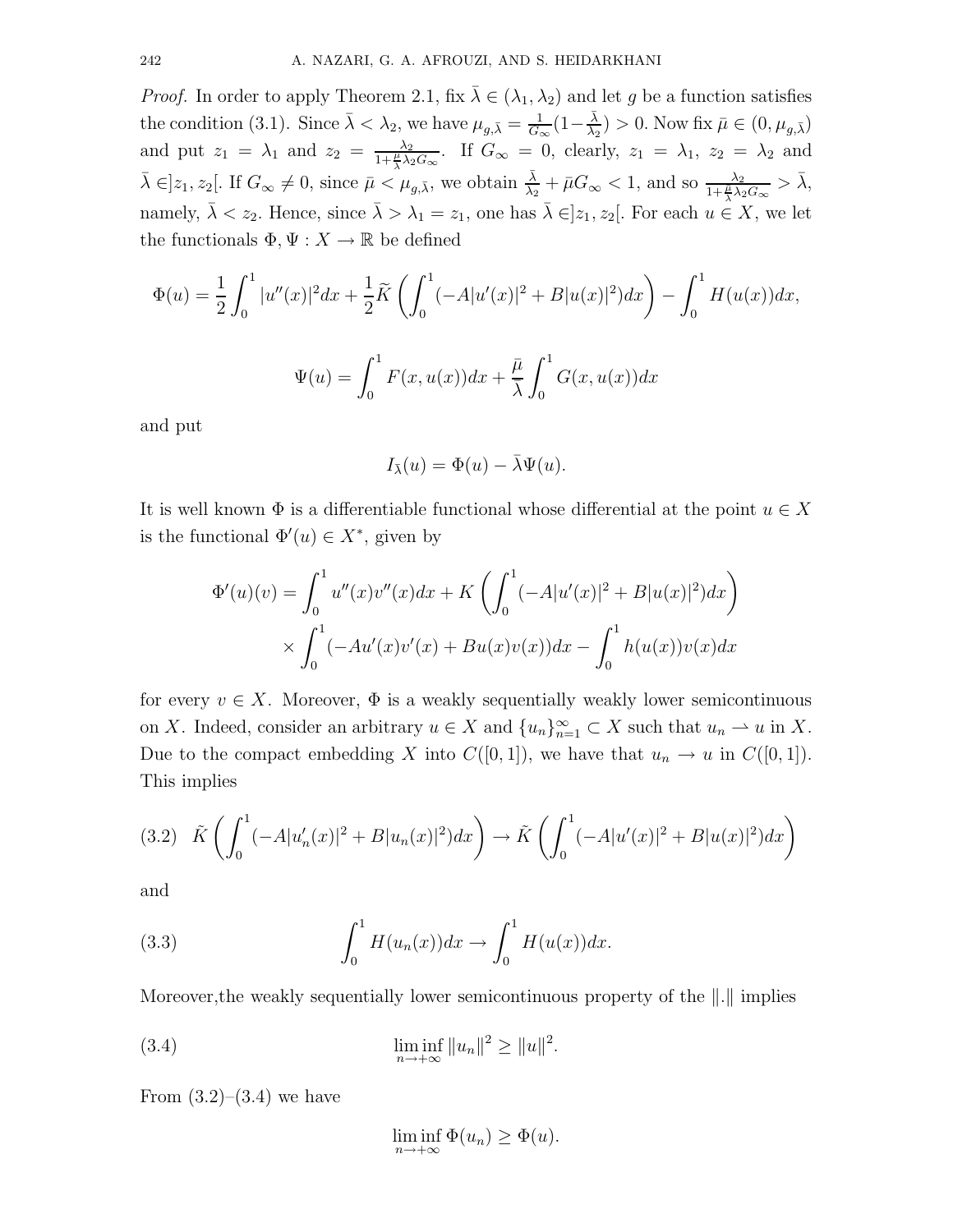Since

$$
\Phi(u) = \frac{1}{2} \int_0^1 |u''(x)|^2 dx + \frac{1}{2} \widetilde{K} \left( \int_0^1 (-A|u'(x)|^2 + B|u(x)|^2) dx \right) - \int_0^1 H(u(x)) dx
$$
  
\n
$$
\geq \frac{1}{2} \min\{1, m_0\} ||u||^2 - L \int_0^1 |u(x)|^2 dx
$$
  
\n
$$
\geq \frac{1}{2} \left( \min\{1, m_0\} - \frac{L}{4\pi^2 \delta^2} \right) ||u||^2,
$$

taking the condition  $\min\{1, m_0\} > \frac{L}{4\pi^2 \delta^2}$  into account we observe  $\Phi$  is coercive. Moreover,  $\Phi$  is strongly continuous. The functional  $\Psi$  is also a differentiable functional whose differential at the point  $u \in X$  is the functional  $\Psi'(u) \in X^*$ , given by

$$
\Psi'(u)(v) = \int_0^1 f(x, u(x))v(x)dx + \frac{\overline{\mu}}{\overline{\lambda}} \int_0^1 g(x, u(x))v(x)dx,
$$

for every  $v \in X$ . On the other hand, the fact that X is compact embedding X into  $C[0, 1]$  implies that the functional  $\Psi$  is continuously differentiable with compact derivative. Hence  $\Psi$  sequentially weakly (upper) continuous (see [31, Corollary 41.9]). Now set

$$
Q(x,\xi) = F(x,\xi) + \frac{\bar{\mu}}{\bar{\lambda}}G(x,\xi)
$$

for all  $(x,\xi) \in [0,1] \times \mathbb{R}$ . Let  $\{\xi_n\}$  be a sequence of positive numbers such that  $\xi_n \to +\infty$  as  $n \to \infty$  and

(3.5) 
$$
\lim_{n \to \infty} \frac{\int_0^1 \sup_{|t| \le \xi_n} Q(x, t) dx}{\xi_n^2} = \lim_{\xi \to +\infty} \frac{\int_0^1 \sup_{|t| \le \xi} Q(x, t) dx}{\xi^2}.
$$

For all  $n \in \mathbb{N}$ , put  $r_n = 2\pi^2 \delta^2(\min\{1, m_0\} - \frac{L}{4\pi^2 \delta^2})\xi_n^2$ . Since

$$
\frac{1}{2} \left( \min\{1, m_0\} - \frac{L}{4\pi^2 \delta^2} \right) ||u||^2 \le \Phi(u)
$$

for each  $u \in X$  and bearing  $(2.1)$  in mind, we see that

$$
\Phi^{-1}(-\infty, r_n) = \{u \in X; \ \Phi(u) < r_n\}
$$
\n
$$
= \left\{ u \in X; \ \frac{1}{2} \left( \min\{1, m_0\} - \frac{L}{4\pi^2 \delta^2} \right) ||u||^2 < r_n \right\}
$$
\n
$$
\subseteq \{u \in X; \ |u(x)| \le \xi_n \text{ for each } x \in [0, 1] \}.
$$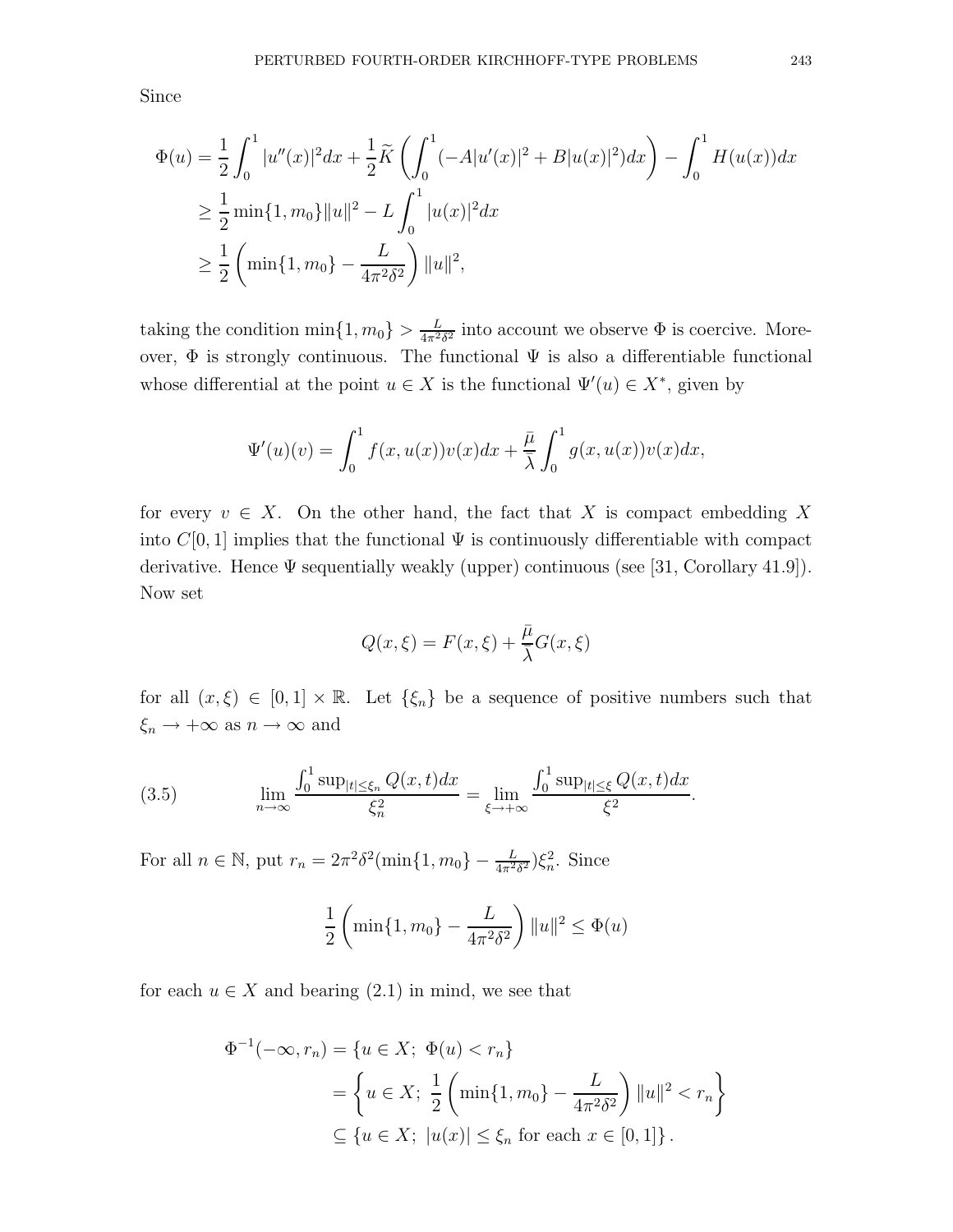Note that  $\Phi(0) = \Psi(0) = 0$ . Hence, for all  $n \in \mathbb{N}$ , one has

$$
\varphi(r_n) = \inf_{u \in \Phi^{-1}(-\infty, r_n)} \frac{\sup_{v \in \Phi^{-1}(-\infty, r_n)} \Psi(v) - \Psi(u)}{r_n - \Phi(u)}
$$
  

$$
\leq \frac{\sup_{v \in \Phi^{-1}(-\infty, r_n)} \Psi(v)}{r_n}
$$
  

$$
\leq \frac{1}{2\pi^2 \delta^2 (\min\{1, m_0\} - \frac{L}{4\pi^2 \delta^2})} \int_0^1 \frac{\sup_{|t| \leq \xi_n} Q(x, t) dx}{\xi_n^2}
$$
  

$$
\leq \frac{1}{2\pi^2 \delta^2 (\min\{1, m_0\} - \frac{L}{4\pi^2 \delta^2})} \left[ \frac{\int_0^1 \sup_{|t| \leq \xi_n} F(x, t) dx}{\xi_n^2} + \frac{\bar{\mu} \int_0^1 \sup_{|t| \leq \xi_n} G(x, t) dx}{\xi_n^2} \right]
$$

Moreover, Assumption  $(A_2)$  follows that

$$
\liminf_{\xi \to +\infty} \frac{\int_0^1 \max_{|t| \le \xi} F(x, t) dx}{\xi^2} < +\infty,
$$

so we have

(3.6) 
$$
\lim_{n \to \infty} \frac{\int_0^1 \max_{|t| \le \xi_n} F(x, t) dx}{\xi_n^2} < +\infty.
$$

Then, (3.1) together with (3.6) ensures

$$
\lim_{n\to\infty}\frac{\int_0^1 \max_{|t|\leq \xi_n} F(x,t)dx}{\xi_n^2} + \lim_{n\to\infty}\frac{\bar{\mu}}{\bar{\lambda}}\frac{\int_0^1 \max_{|t|\leq \xi_n} G(x,t)dx}{\xi_n^2} < +\infty,
$$

which follows

$$
\lim_{n\to\infty}\frac{\int_0^1 \max_{|t|\leq \xi_n}[F(x,t)+\frac{\bar{\mu}}{\lambda}G(x,t)]dx}{\xi_n^2}<+\infty.
$$

Therefore,

$$
(3.7) \qquad \gamma \leq \liminf_{n \to +\infty} \varphi(r_n) \leq \lim_{n \to \infty} \frac{\int_0^1 \max_{|t| \leq \xi_n} [F(x,t) + \frac{\bar{\mu}}{\lambda} G(x,t)] dx}{2\pi^2 \delta^2 (\min\{1, m_0\} - \frac{L}{4\pi^2 \delta^2})} < +\infty.
$$

Since

$$
\frac{\int_0^1 \max_{|t| \le \xi_n} [F(x,t) + \frac{\bar{\mu}}{\lambda} G(x,t)] dx}{\xi_n^2} \le \frac{\int_0^1 \max_{|t| \le \xi_n} F(x,t) dx}{\xi_n^2} + \frac{\bar{\mu}}{\bar{\lambda}} \frac{\int_0^1 \max_{|t| \le \xi_n} G(x,t) dx}{\xi_n^2},
$$

bearing (3.1) in mind, one has

$$
\liminf_{\xi \to +\infty} \frac{\int_0^1 \max_{|t| \le \xi} Q(x, t) dx}{2\pi^2 \delta^2 (\min\{1, m_0\} - \frac{L}{4\pi^2 \delta^2}) \xi^2}
$$
\n
$$
\leq \liminf_{\xi \to +\infty} \frac{\int_0^1 \max_{|t| \le \xi} F(x, t) dx}{2\pi^2 \delta^2 (\min\{1, m_0\} - \frac{L}{4\pi^2 \delta^2}) \xi^2} + \frac{\bar{\mu}}{\bar{\lambda}} G_{\infty}.
$$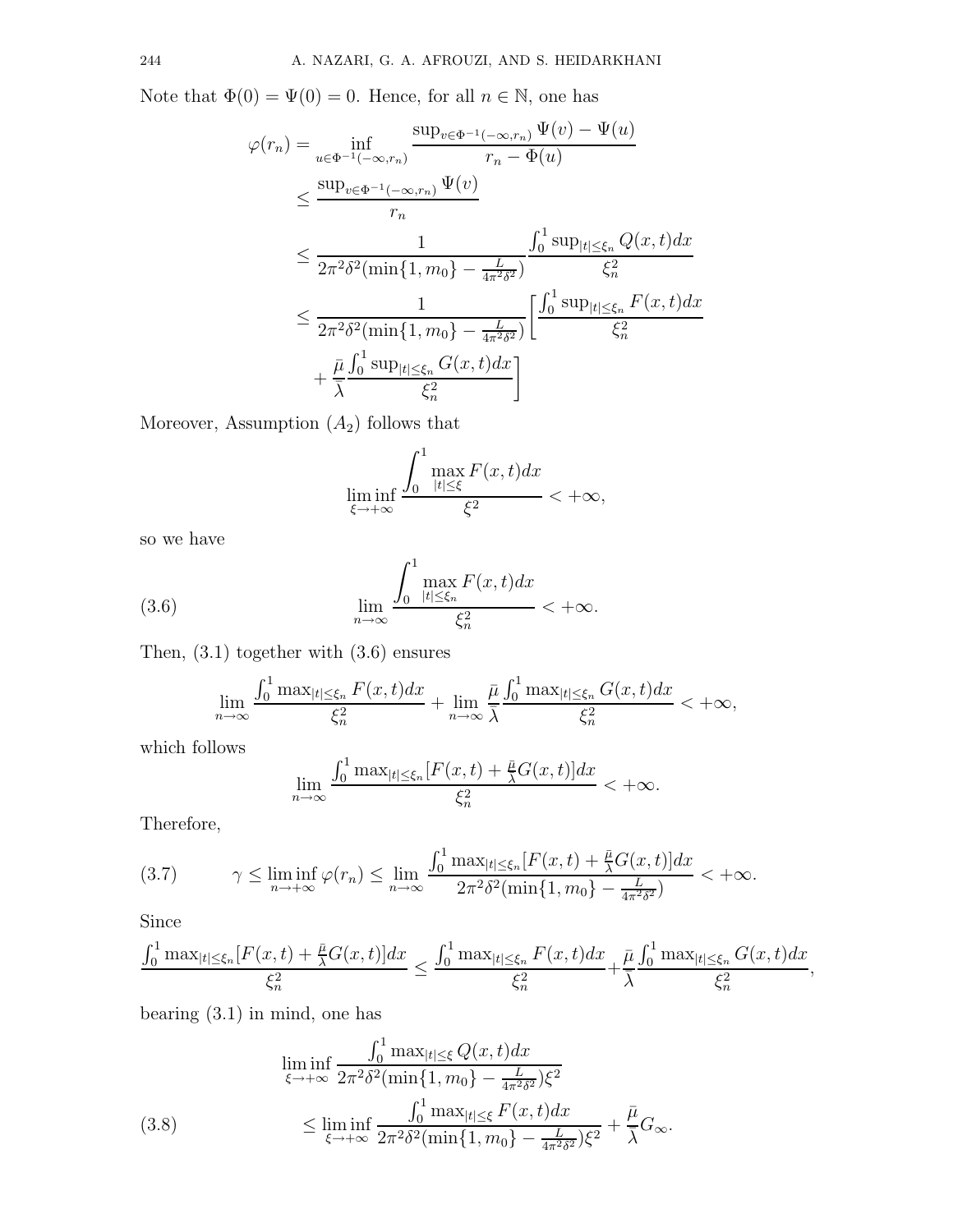Moreover, since  $G$  is non-negative, we have

(3.9) 
$$
\limsup_{\xi \to +\infty} \frac{\int_{\frac{3}{8}}^{\frac{5}{8}} Q(x,\xi) dx}{\xi^2} \ge \limsup_{\xi \to +\infty} \frac{\int_{\frac{3}{8}}^{\frac{5}{8}} F(x,\xi) dx}{\xi^2}.
$$

Therefore, from  $(3.8)$  and  $(3.9)$ , and from Assumption  $(A_2)$  and  $(3.7)$  we have

$$
\bar{\lambda} \in ]z_1, z_2[\subseteq]\frac{\frac{2\pi^2\delta^2}{k}(\max\{1, m_1\} + \frac{L}{4\pi^2\delta^2})}{\limsup_{\xi \to +\infty} \frac{\int_{\frac{5}{8}}^{\frac{5}{8}} Q(x,\xi)dx}{\xi^2}}, \frac{2\pi^2\delta^2(\min\{1, m_0\} - \frac{L}{4\pi^2\delta^2})}{\liminf_{\xi \to +\infty} \frac{\int_0^1 \sup_{|t| \le \xi} Q(x,t)dx}{\xi^2}} \Big[ \subseteq \left] 0, \frac{1}{\gamma} \right[.
$$

For the fixed  $\overline{\lambda}$ , the inequality (3.7) concludes that the condition (b) of Theorem 2.1 can be applied and either  $I_{\overline{\lambda}}$  has a global minimum or there exists a sequence  $\{u_n\}$ of weak solutions of the problem (1.1) such that  $\lim_{n\to+\infty} ||u|| = +\infty$ .

The other step is to prove that for the fixed  $\overline{\lambda}$  the functional  $I_{\overline{\lambda}}$  has no global minimum. Let us show that the functional  $I_{\overline{\lambda}}$  is unbounded from below. Since

$$
\frac{1}{\overline{\lambda}} < \frac{1}{\frac{2\pi^2 \delta^2}{k} (\max\{1, m_1\} + \frac{L}{4\pi^2 \delta^2})} \limsup_{\xi \to +\infty} \frac{\int_{\frac{3}{8}}^{\frac{5}{8}} F(x, \xi) dx}{\xi^2}
$$

there exists a sequence  $\{\eta_n\}$  of positive numbers and a constant  $\theta$  such that  $\eta_n \to \infty$ as  $n \to \infty$  and

(3.10) 
$$
\frac{1}{\overline{\lambda}} < \theta \le \frac{1}{\frac{2\pi^2 \delta^2}{k} (\max\{1, m_1\} + \frac{L}{4\pi^2 \delta^2})} \frac{\int_{\frac{3}{8}}^{\frac{5}{8}} F(x, \eta_n) dx}{\eta_n^2}
$$

for each  $n \in \mathbb{N}$  large enough. For all  $n \in \mathbb{N}$  define

$$
w_n(x) := \begin{cases} -\frac{64\eta_n}{9}(x^2 - \frac{3}{4}x) & \text{if } x \in [0, \frac{3}{8}] \\ \eta_n & \text{if } x \in ]\frac{3}{8}, \frac{5}{8}] \\ -\frac{64\eta_n}{9}(x^2 - \frac{5}{4}x + \frac{1}{4}) & \text{if } x \in ]\frac{5}{8}, 1]. \end{cases}
$$

.

We clearly observe that  $w_n \in X$  and  $||w_n||^2 = \frac{4\delta^2 \pi^2}{k}$  $\frac{2\pi^2}{k} \eta_n^2$  and so

(3.11) 
$$
\Phi(w_n) \le \frac{2\pi^2 \delta^2}{k} \left( \max\{1, m_1\} + \frac{L}{4\pi^2 \delta^2} \right) \eta_n^2
$$

On the other hand, bearing  $(A_1)$  in mind and since G is nonnegative, we have

(3.12) 
$$
\Psi(w_n) \ge \int_{\frac{3}{8}}^{\frac{5}{8}} F(x, \eta_n) dx.
$$

It follows from  $(3.10)$ – $(3.12)$  that

$$
I_{\bar{\lambda}}(w_n) = \Phi(w_n) - \bar{\lambda}\Psi(w_n)
$$
  
\n
$$
\leq \frac{2\pi^2 \delta^2}{k} \left( \max\{1, m_1\} + \frac{L}{4\pi^2 \delta^2} \right) \eta_n^2 - \bar{\lambda} \int_{\frac{3}{8}}^{\frac{5}{8}} F(x, \eta_n) dx
$$
  
\n
$$
< \frac{2\pi^2 \delta^2}{k} \left( \max\{1, m_1\} + \frac{L}{4\pi^2 \delta^2} \right) \eta_n^2 (1 - \bar{\lambda}\theta)
$$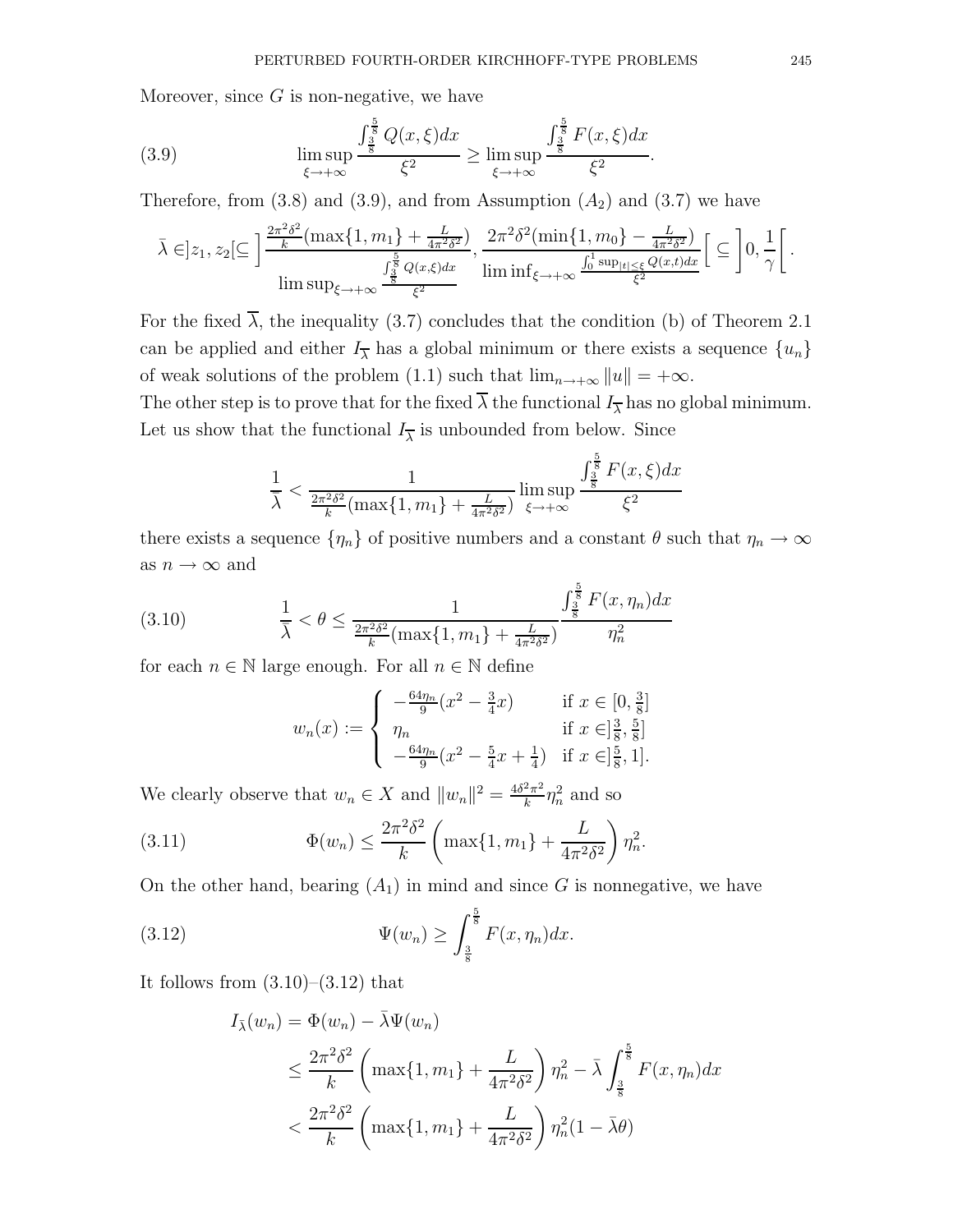for every  $n \in \mathbb{N}$  large enough. Since  $\bar{\lambda}\theta > 1$  and  $\eta_n \to \infty$  as  $n \to \infty$ , we have

$$
\lim_{n\to\infty} I_{\bar{\lambda}}(w_n) = -\infty
$$

and it follows that  $I_{\bar{\lambda}}$  has no global minimum. Therefore, taking the fact

$$
\Phi(u) \le \frac{1}{2} \left( \max\{1, m_1\} + \frac{L}{4\pi^2 \delta^2} \right) ||u||^2
$$

into account, by Theorem 2.1 (b), there exist a sequence  $\{u_n\}$  of critical points of I<sub>λ</sub> such that  $\lim_{n\to\infty} ||u_n|| = +\infty$ . Since the weak solutions of the problem (1.1) are exactly the solutions of the equation  $I'_7$  $\frac{1}{\lambda}(u) = 0$  and they are also generalized solutions, the conclusion is achieved.  $\Box$ 

Now we present the following example to illustrate the result.

**Example 3.2.** Let  $K(t) = 2 + \sin t$  for all  $t \in [0, +\infty)$ ,

$$
f(x,t) = \begin{cases} e^{x^2}(5t^4(1-\cos(\frac{e^t}{t}))+t^3(t-1)e^t\sin(\frac{e^t}{t})) & \text{if } (x,t) \in [0,1] \times (\mathbb{R}-\{0\})\\ 0 & \text{if } (x,t) \in [0,1] \times \{0\} \end{cases}
$$

 $g(x,t) = g(t) = t + 1$  for all  $x \in [0,1]$  and  $t \in \mathbb{R}$ , and  $h(t) = \arctan t$  for all  $t \in \mathbb{R}$  and  $A = B = 1$ . Clearly,  $m_0 = 1$ ,  $m_1 = 3$ ,  $\delta = \sqrt{1 - \frac{1}{\pi^2}}$  and  $L = 1$ . A simple calculation shows that

$$
F(x,t) := \begin{cases} e^{x^2} t^5 (1 - \cos(\frac{e^t}{t})) & \text{if } (x,t) \in [0,1] \times (\mathbb{R} - \{0\}) \\ 0 & \text{if } (x,t) \in [0,1] \times \{0\}. \end{cases}
$$

It is clear that

$$
C := \liminf_{\xi \to +\infty} \frac{\int_0^1 \sup_{|t| \le \xi} F(x, t) dx}{\xi^2} = 0,
$$
  

$$
D := \limsup_{\xi \to +\infty} \frac{\int_{\frac{3}{8}}^{\frac{5}{8}} F(x, \xi) dx}{\xi^2} = +\infty
$$

and

$$
G_{\infty} = \frac{1}{2\pi^2 \delta^2 (\min\{1, m_0\} - \frac{L}{4\pi^2 \delta^2})} \lim_{\xi \to +\infty} \frac{\int_0^1 \sup_{|t| \le \xi} G(x, t) dx}{\xi^2} = \frac{1}{4\pi^2 - 5}.
$$

Hence, by Theorem 3.1, for every  $\lambda \in (0, +\infty)$  and  $\mu \in [0, 4\pi^2 - 5)$  the problem

$$
\begin{cases}\n u^{iv} + (2 + \sin\left(\int_0^1 (-|u'(x)|^2 + |u(x)|^2) dx\right) (u'' + u)) \\
= \lambda f(x, u) + \mu(u + 1) + \arctan u, \\
 u(0) = u(1) = u''(0) = u''(1) = 0\n\end{cases}
$$
\n $x \in (0, 1),$ 

has a sequence of generalized solutions which is unbounded in X.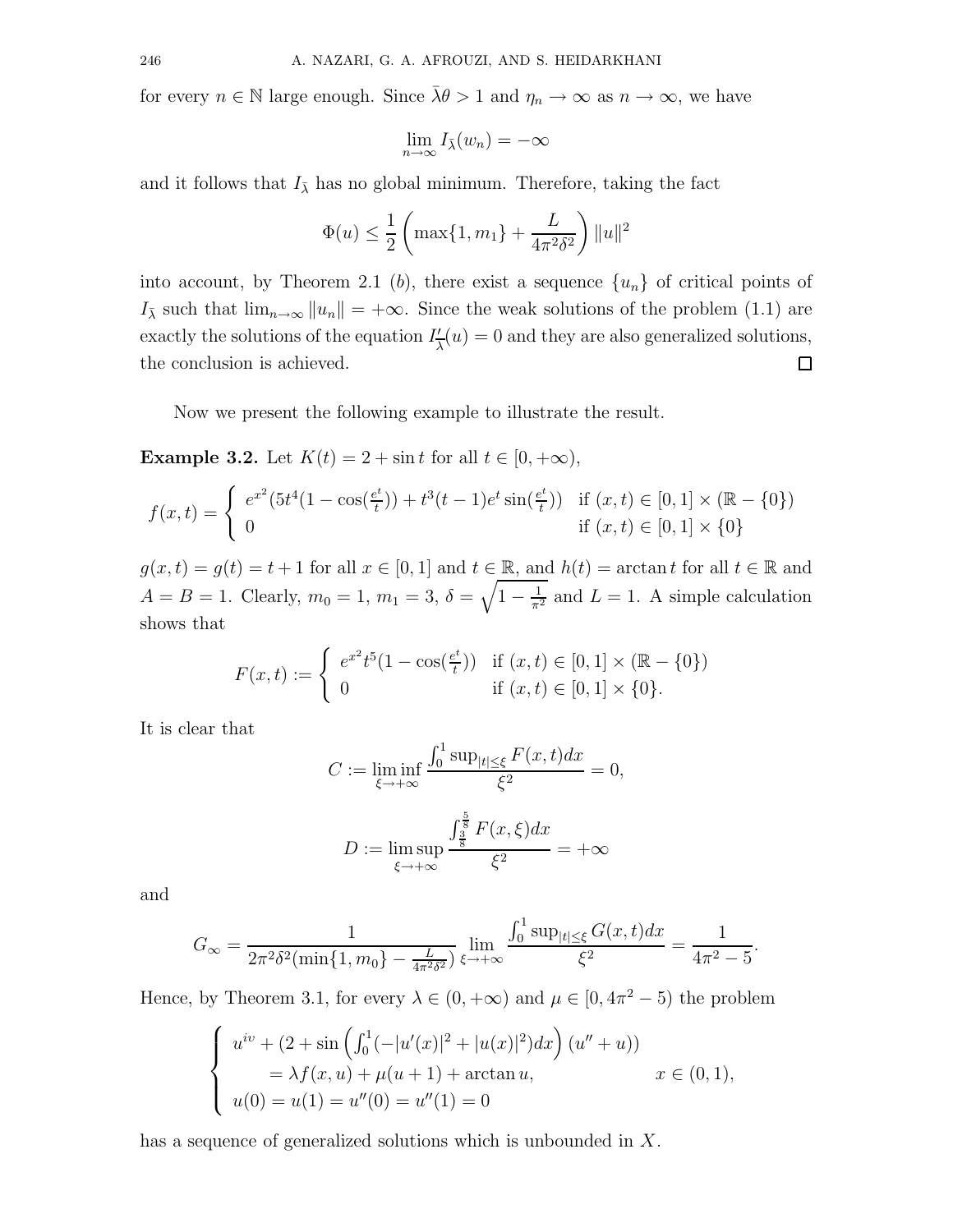**Remark 3.3.** In Theorem 3.1, if we assume that the function  $f$  is nonnegative, the assumption  $(A_2)$  can be written as

$$
\liminf_{\xi \to +\infty} \frac{\int_0^1 F(x,\xi)dx}{\xi^2} < k\tau \limsup_{\xi \to +\infty} \frac{\int_{\frac{3}{8}}^{\frac{5}{8}} F(x,\xi)dx}{\xi^2}
$$

as well as  $\mu_{g,\lambda} = \frac{1}{G}$  $\frac{1}{G_{\infty}}(1-\frac{\lambda}{2\pi^2\delta^2(\min\{1,n\}$  $\frac{\lambda}{2\pi^2\delta^2(\min\{1,m_0\}-\frac{L}{4\pi^2\delta^2})}\liminf_{\xi\to+\infty}\frac{\int_0^1 F(x,\xi)dx}{\xi^2}$  $\frac{f(x,\zeta)}{\zeta^2}$ ). Moreover, in the autonomous case, putting  $F(t) = \int_0^t \tilde{f}(\xi) d\xi$  for all  $t \in \mathbb{R}$ , the assumption  $(A_2)$ assumes the form

$$
\liminf_{\xi \to +\infty} \frac{F(\xi)}{\xi^2} < \frac{k\tau}{4} \limsup_{\xi \to +\infty} \frac{F(\xi)}{\xi^2},
$$

and in this case, we have

$$
\lambda_1 = \frac{8\pi^2 \delta^2 (\max\{1, m_1\} + \frac{L}{4\pi^2 \delta^2})}{k \limsup_{\xi \to +\infty} \frac{F(\xi)}{\xi^2}} \text{ and } \lambda_2 = \frac{2\pi^2 \delta^2 (\min\{1, m_0\} - \frac{L}{4\pi^2 \delta^2})}{\liminf_{\xi \to +\infty} \frac{F(\xi)}{\xi^2}}
$$

and  $\mu_{g,\lambda} = \frac{1}{G}$  $\frac{1}{G_{\infty}}(1-\frac{\lambda}{2\pi^2\delta^2(\min\{1,n\}$  $\frac{\lambda}{2\pi^2\delta^2(\min\{1,m_0\}-\frac{L}{4\pi^2\delta^2})}\liminf_{\xi\to+\infty}\frac{F(\xi)}{\xi^2}$  $\frac{(\xi)}{\xi^2}$ ).

Here we point out the following consequence of Theorem 3.1 with  $\mu = 0$ .

**Corollary 3.4.** Assume that Assumption  $(A_1)$  in Theorem 3.1 holds and

$$
D > \frac{2\pi^2 \delta^2}{k} \left( \max\{1, m_1\} + \frac{L}{4\pi^2 \delta^2} \right)
$$

and

$$
C<2\pi^2\delta^2\left(\min\{1,m_0\}-\frac{L}{4\pi^2\delta^2}\right).
$$

Then, the problem

$$
\begin{cases}\nT(u) = f(x, u) + h(u), & x \in (0, 1), \\
u(0) = u(1) = u''(0) = u''(1) = 0\n\end{cases}
$$

has an unbounded sequence of generalized solution in X.

Remark 3.5. Theorem 2.2 is an immediately consequence of Corollary 3.4.

Now, we give the following consequence of the main result.

**Corollary 3.6.** Let  $f_1 : [0,1] \to \mathbb{R}$  be a nonnegative continuous function, and put  $F_1(t) = \int_0^t f_1(s)ds$  for all  $t \in \mathbb{R}$ . Assume that

$$
(B_1) \liminf_{\xi \to +\infty} \frac{F_1(\xi)}{\xi^2} < +\infty,
$$
\n
$$
(B_2) \limsup_{\xi \to +\infty} \frac{F_1(\xi)}{\xi^2} = +\infty.
$$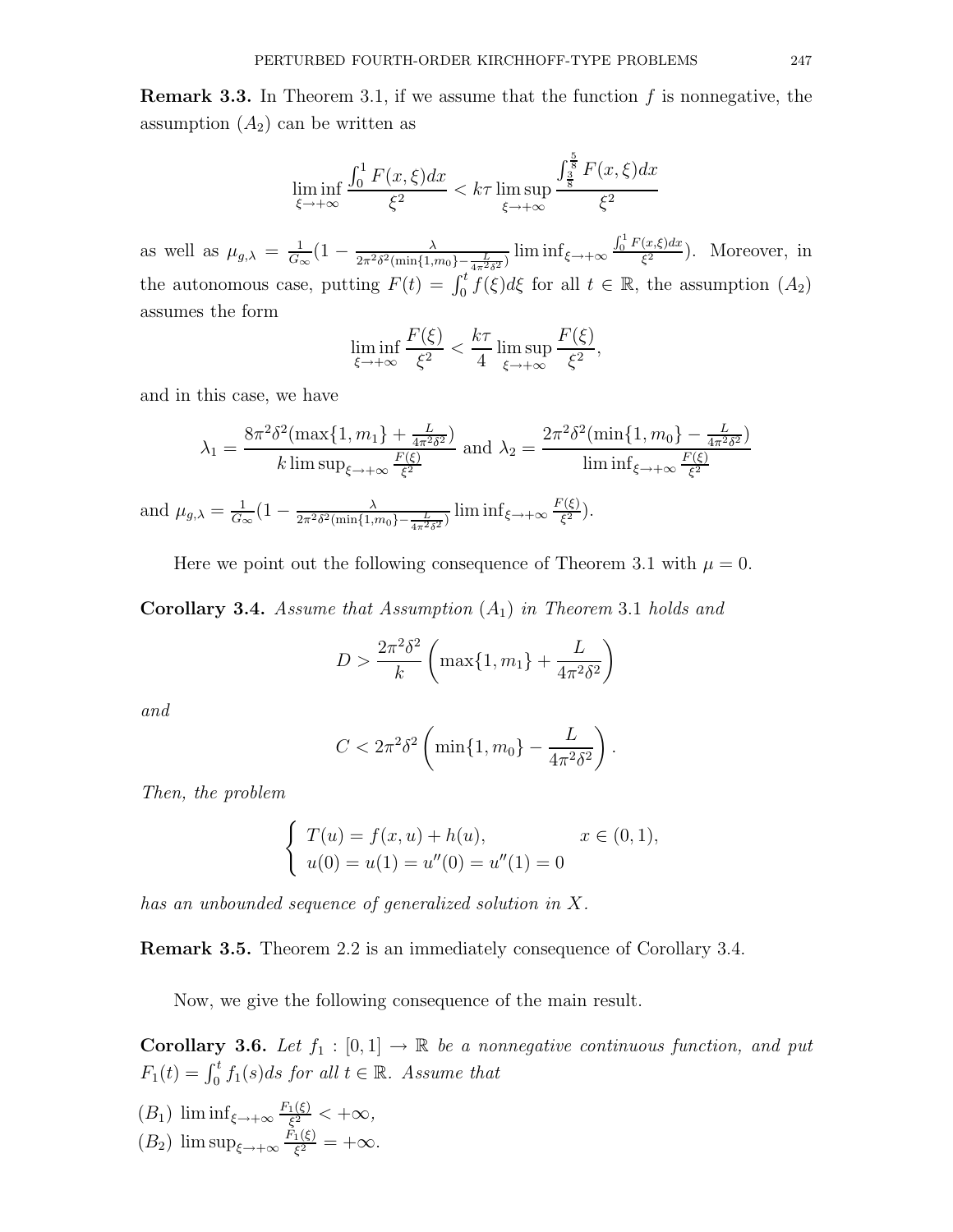Then for every  $\alpha, \beta \in L^2([0,1])$  with  $\min_{x \in [0,1]} {\alpha(x), \beta(x)} \geq 0$  and  $\alpha \neq 0$ , and for every nonnegative continuous function  $f_2 : \mathbb{R} \to \mathbb{R}$  satisfying  $\sup_{\xi \in \mathbb{R}} F_2(\xi) \geq 0$  and  $\liminf_{\xi \to +\infty} \frac{F_2(\xi)}{\xi^2}$  $\frac{\partial \phi(\xi)}{\xi^2}$  >  $-\infty$  where  $F_2(t) = \int_0^t f_2(\xi) d\xi$  for all  $t \in \mathbb{R}$ , for each

$$
\lambda \in \left(0, \frac{2\pi^2 \delta^2 (\min\{1, m_0\} - \frac{L}{4\pi^2 \delta^2})}{(\int_0^1 \beta(x) dx) \liminf_{\xi \to +\infty} \frac{F_1(\xi)}{\xi^2}}\right)
$$

the problem

$$
\begin{cases}\nT(u) = \lambda(\alpha(x)f_1(u) + \beta(x)f_2(u)) + h(u), & x \in (0,1), \\
u(0) = u(1) = u''(0) = u''(1) = 0\n\end{cases}
$$

has an unbounded sequence of generalized solution in X.

*Proof.* Put  $f(x,t) = \alpha(x)f_1(u) + \beta(x)f_2(u)$  for all  $(x,t) \in [0,1] \times \mathbb{R}$ . From the assumption  $(B_2)$  and the condition  $\liminf_{\xi \to +\infty} \frac{F_2(\xi)}{\xi^2}$  $\frac{2(\xi)}{\xi^2} > -\infty$  we have

$$
\limsup_{\xi \to +\infty} \frac{\int_{\frac{3}{8}}^{\frac{5}{8}} F(x,\xi) dx}{\xi^2} = \limsup_{\xi \to +\infty} \frac{F_1(\xi) \int_{\frac{3}{8}}^{\frac{5}{8}} \alpha(x) dx + F_2(\xi) \int_{\frac{3}{8}}^{\frac{5}{8}} \beta(x) dx}{\xi^2} = +\infty.
$$

Moreover, from the assumption  $(B_1)$  and the condition sup<sub> $\xi \in \mathbb{R}$ </sub>  $F_2(\xi) \geq 0$  we obtain

$$
\liminf_{\xi \to +\infty} \frac{\int_0^1 \sup_{|t| \le \xi} F(x,t) dx}{\xi^2} \le \left( \int_0^1 \alpha(x) dx \right) \liminf_{\xi \to +\infty} \frac{F_1(\xi)}{\xi^2} < +\infty.
$$

Hence, the conclusion follows from Theorem 3.1 with  $\mu = 0$ .

Remark 3.7. We point out that the same statements of the above given results can be obtained by considering

 $\Box$ 

$$
K(t) = a_1 t + a_2 \text{ for } t \in [\alpha, \beta]
$$

where  $a_1, a_2, \alpha$  and  $\beta$  are positive numbers. In fact, in this special case we have

$$
\widetilde{K}(t) = \int_0^t [a_1s + a_2] ds = \frac{(a_1t + a_2)^2}{2a_1} - \frac{a_2^2}{2a_1} \quad \text{for } t \ge 0,
$$

$$
m_0 = a_1\alpha + a_2 \text{ and } m_1 = a_1\beta + a_2.
$$

**Remark 3.8.** Replacing  $\xi \to +\infty$  with  $\xi \to 0^+$  in Theorem 3.1, by the same way as in the proof of Theorem 3.1 but using conclusion (c) of Theorem 3.1 instead of (b), we can obtain a sequence of pairwise distinct generalized solutions to the problem (1.1) which converges uniformly to zero.

We finally present the following example to illustrate the result.

**Example 3.9.** Let  $K(t) = 2 + \cos t$  for all  $t \in [0, \infty)$ ,

$$
f(t) = \begin{cases} 2t + 2\alpha t \sin^2(\ln t) + 2\alpha t \cos(\ln t) \sin(\ln t) & \text{if } t \in ]0, +\infty[ \\ 0 & \text{if } t \in ]-\infty, 0]. \end{cases}
$$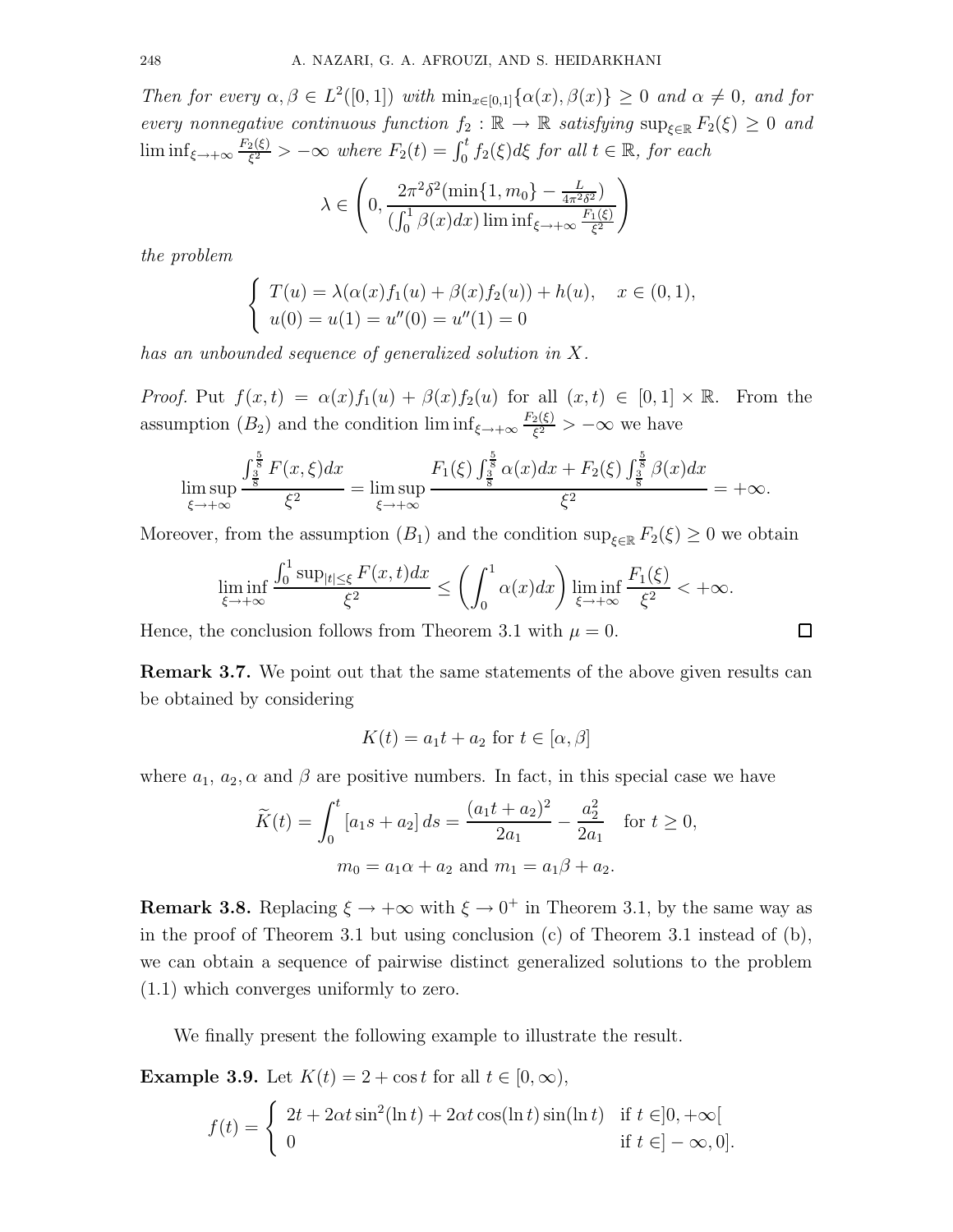where  $\alpha > 51$  is a real number,  $h(t) = \sqrt{t^2 + 1} - 1$  for all  $t \in \mathbb{R}$ ,  $A = B = 1$ ,  $\mu = 0$ . In this case, we have  $\delta = \sqrt{1 - \frac{1}{\pi^2}}$ ,  $L = 1$ ,  $\tau = \frac{4\pi^2 - 5}{12\pi^2 - 11}$ ,  $k = (2\pi^2 - 2)\frac{1080}{78431}$ . Putting  $F(t) = \int_0^t f(\xi) d\xi$  for all  $t \in \mathbb{R}$ , we have

$$
F(t) = \begin{cases} t^2(1+\alpha\sin^2(\ln t)) & \text{if } t \in ]0, +\infty[ \\ 0 & \text{if } t \in ]-\infty, 0]. \end{cases}
$$

Setting  $a_n = e^{-n\pi}, b_n = e^{-\left(\frac{2n+1}{2}\right)\pi}$  for every  $n \in \mathbb{N}$ , one has

(3.13) 
$$
C := \liminf_{\xi \to 0^+} \frac{F(\xi)}{\xi^2} \le \lim_{n \to \infty} \frac{F(a_n)}{a_n^2} = 1
$$

and

(3.14) 
$$
D := \limsup_{\xi \to 0^+} \frac{F(\xi)}{\xi^2} \ge \lim_{n \to \infty} \frac{F(b_n)}{b_n^2} = \alpha + 1.
$$

By  $(3.13)$  and  $(3.14)$  we obtain

$$
\liminf_{\xi \to 0^+} \frac{F(\xi)}{\xi^2} < \frac{k\tau}{4} \limsup_{\xi \to 0^+} \frac{F(\xi)}{\xi^2},
$$

as well as

$$
\frac{\left( \frac{2(12\pi^2 - 11)}{(\alpha + 1)k}, \frac{4\pi^2 - 5}{2} \right)}{\subset \left( \frac{8\pi^2 \delta^2 (\max\{1, m_1\} + \frac{L}{4\pi^2 \delta^2})}{k \limsup_{\xi \to 0^+} \frac{F(\xi)}{\xi^2}, \frac{2\pi^2 \delta^2 (\min\{1, m_0\} - \frac{L}{4\pi^2 \delta^2})}{\liminf_{\xi \to 0^+} \frac{F(\xi)}{\xi^2}} \right)}.
$$

Therefore, by applying Remark 3.3 and Remark 3.8, for every  $\lambda \in \left(\frac{2(12\pi^2-11)}{(\alpha+1)k}\right)$  $\frac{12\pi^2-11}{(\alpha+1)k}, \frac{4\pi^2-5}{2}$ 2  $\setminus$ the problem

$$
\begin{cases}\nu^{iv} + (2 + \cos\left(\int_0^1 (-|u'(x)|^2 + |u(x)|^2) dx\right)(u'' + u) \\
= \lambda f(u) + \sqrt{u^2 + 1} - 1, & x \in (0, 1), \\
u(0) = u(1) = u''(0) = u''(1) = 0\n\end{cases}
$$

has a sequence of pairwise distinct generalized solutions which converges uniformly to zero.

**Remark 3.10.** If  $f, g$  are non-negative functions, arguing as given in the proof of [17, Lemma 3.4.] one has, the generalized solutions ensured by the previous theorems are non-negative. In addition, if either  $f(x, 0) \neq 0$  for all  $x \in (0, 1)$  or  $q(x, 0) \neq 0$  for all  $x \in (0, 1)$ , or both are true, the solutions are positive.

#### REFERENCES

- [1] G. A. Afrouzi, S. Heidarkhani and D. O'Regan, Existence of three solutions for a doubly eigenvalue fourth-order boundary value problem, Taiwanese J. Math. 15:201–210, 2011.
- [2] C. O. Alves, F. S. J. A. Corrêa and T. F. Ma, Positive solutions for a quasilinear elliptic equations of Kirchhoff type, Comput. Math. Appl. 49:85–93, 2005.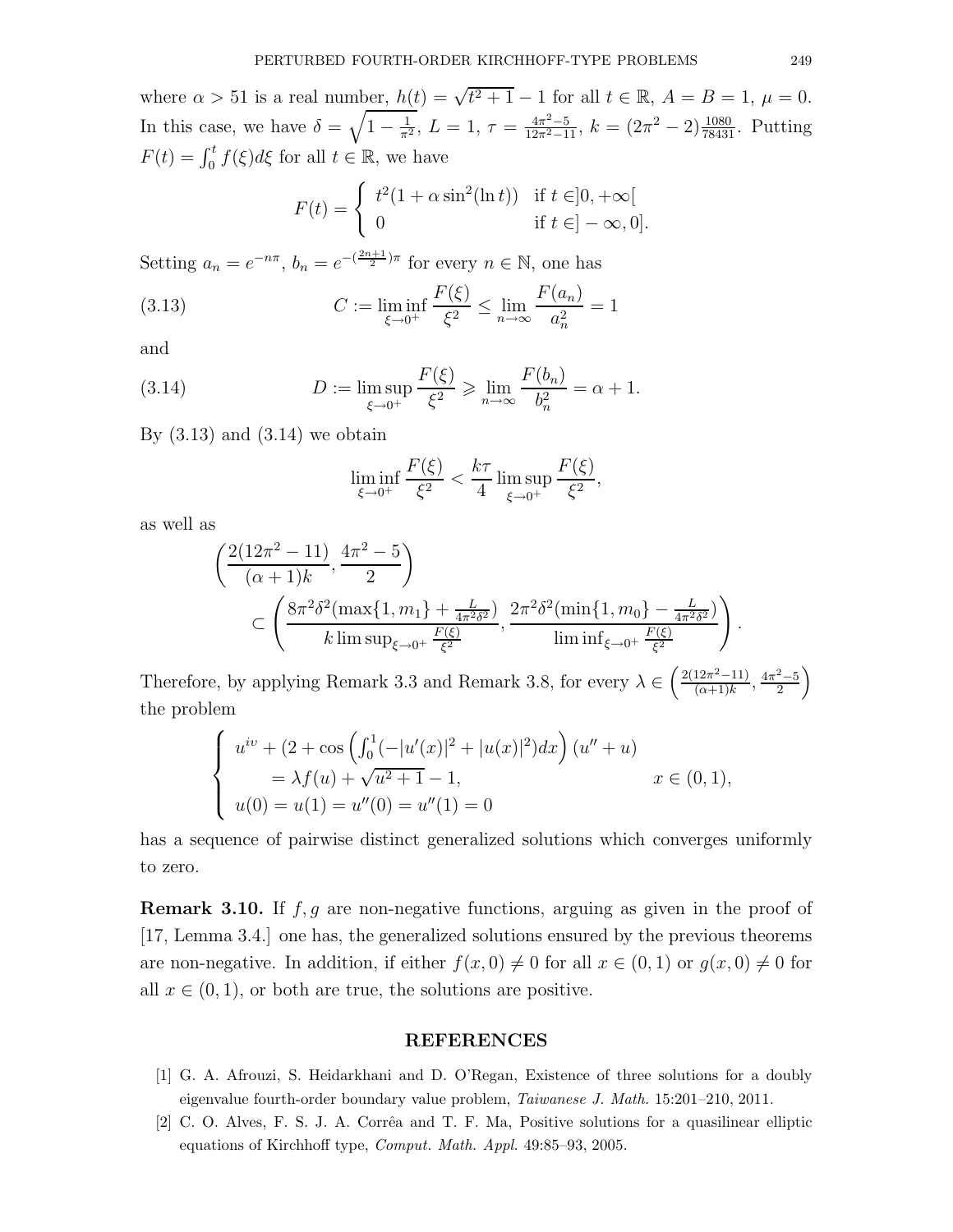- [3] A. Arosio and S. Panizzi, On the well-posedness of the Kirchhoff string, Trans. Amer. Math. Soc. 348:305–330, 1996.
- [4] G. Bonanno and B. Di Bella, A boundary value problem for fourth-order elastic beam equations, J. Math. Anal. Appl. 343:1166–1176, 2008.
- [5] G. Bonanno and B. Di Bella, Infinitely many solutions for a fourth-order elastic beam equations, Nonl. Differ. Equ. Appl. 18:357–368, 2011.
- [6] G. Bonanno, B. Di Bella and D. O'Regan, Non-trivial solutions for nonlinear fourth-order elastic beam equations, Comput. Math. Appl. 62:1862–1869, 2011.
- [7] G. Bonanno and G. Molica Bisci, A remark on perturbed elliptic Neumann problems, Studia Univ. "Babeş-Bolyai", Mathematica, Volume LV, Number 4, December 2010.
- [8] G. Bonanno and G. Molica Bisci, Infinitely many solutions for a boundary value problem with discontinuous nonlinearities, Bound. Value Probl. 2009:1–20, 2009.
- [9] M. Chipot and B. Lovat, Some remarks on non local elliptic and parabolic problems, Nonlinear Anal. 30:4619–4627, 1997.
- [10] G. D'Agui, S. Heidarkhani and G. Molica Bisci, Multiple solutions for a perturbed mixed boundary value problem involving the one-dimensional p-Laplacian, Electron. J. Qual. Theory Diff. Eqns. No. 24:1–14, 2013.
- [11] M. Galewski and P. Kowalski, Three solutions to discrete anisotropic problems with two parameters, Cent. Eur. J. Math. 12(10):1403–1415, 2014.
- [12] J.R. Graef, S. Heidarkhani and L. Kong, A variational approach to a Kirchhoff-type problem involving two parameters, Results. Math. 63:877–889, 2013.
- [13] J. R. Graef, S. Heidarkhani and L. Kong, Infinitely many solutions for systems of Sturm-Liouville boundary value problems, Results. Math. 66:327–341, 2014.
- [14] M. Ferrara, S. Khademloo and S. Heidarkhani, Multiplicity results for perturbed fourth-order Kirchhoff type elliptic problems, Appl. Math. Comput. 234:316–325, 2014.
- [15] X. He and W. Zou, Infinitely many positive solutions for Kirchhoff-type problems, Nonlinear Anal. 70:1407–1414, 2009.
- [16] S. Heidarkhani, Infinitely many solutions for systems of n two-point Kirchhoff-type boundary value problems, Ann. Polon. Math. 107.2:133–152, 2013.
- [17] S. Heidarkhani, M. Ferrara and S. Khademloo, Nontrivial solutions for one-dimensional fourthorder Kirchhoff-type equations, Mediterr. J. Math. DOI 10.1007/s00009-014-0471-5.
- [18] S. Heidarkhani, S. Khademloo and A. Solimaninia, Multiple solutions for a perturbed fourthorder Kirchhoff type elliptic problem, Portugal. Math. (N.S.) Vol. 71, Fasc. 1:39–61, 2014.
- [19] G. Kirchhoff, Vorlesungen uber mathematische Physik: Mechanik, Teubner, Leipzig, 1883.
- [20] A. C. Lazer and P. J. Mckenna, Large amplitude periodic oscillations in suspension bridges: Some new connections with nonlinear analysis, SIAM Rev. 32:537–578, 1990.
- [21] T. F. Ma, Existence results and numerical solutions for a beam equation with nonlinear boundary conditions, Appl. Numer. Math. 47:189–196, 2003.
- [22] A. Mao and Z. Zhang, Sign-changing and multiple solutions of Kirchhoff type problems without the P.S. condition, Nonlinear Anal. 70:1275–1287, 2009.
- [23] L. A. Peletier, W. C. Troy and R. C. A. M. Van der Vorst, Stationary solutions of a fourth order nonlinear diffusion equation, (Russian) Translated from the English by V. V. Kurt. Differentsialnye Uravneniya 31:327–337, 1995. English translation in Differential Equations 31:301–314, 1995.
- [24] K. Perera and Z. T. Zhang, Nontrivial solutions of Kirchhoff-type problems via the Yang index, J. Differ. Eqs. 221:246–255, 2006.